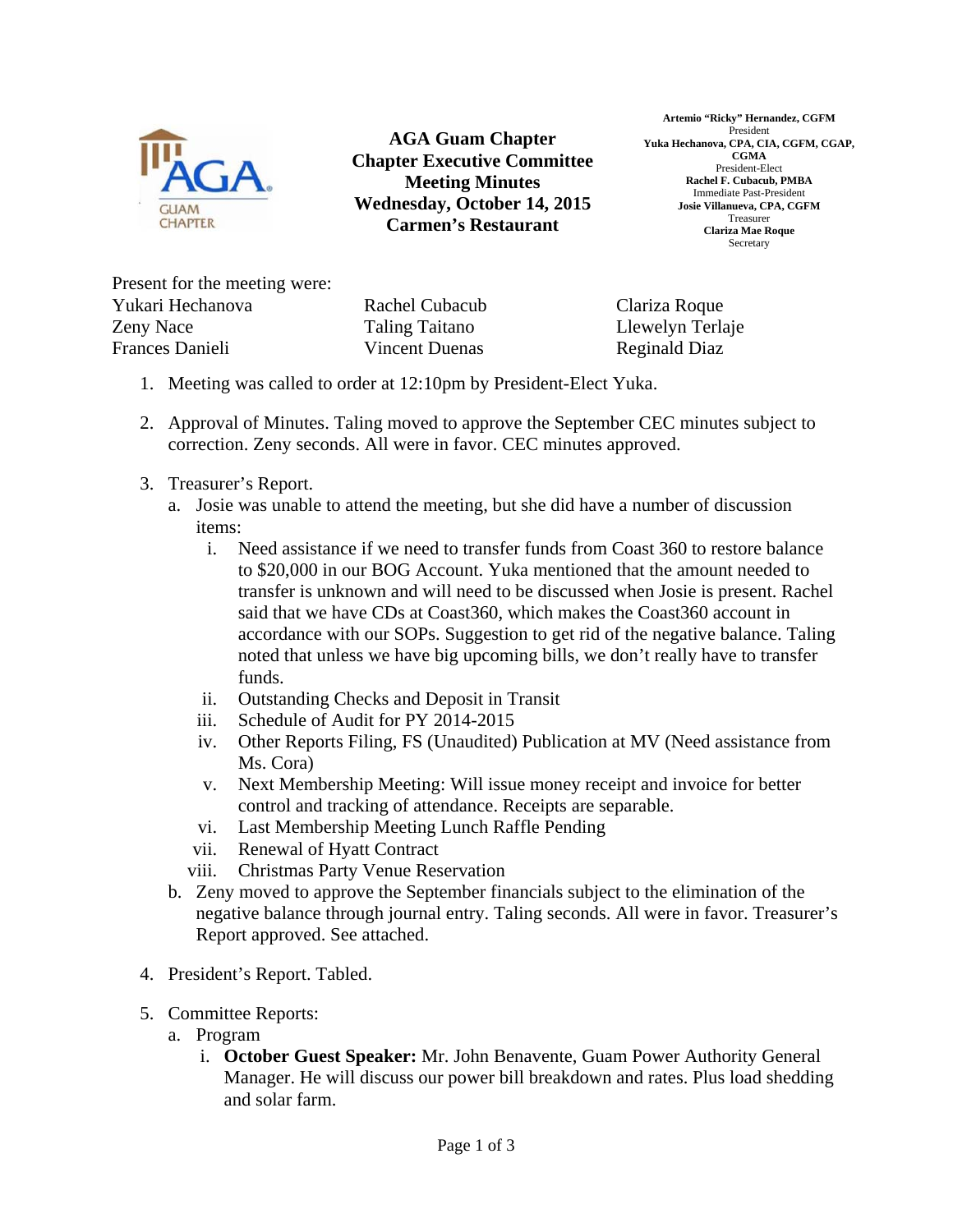- ii. **November Guest Speaker:** Mr. Joseph Bradley, Bank of Guam SVP/Chief Economist and Business Continuity Officer.
- iii. Vince mentioned that the January and February General Membership Meetings are expected to be CPE sessions. Coordinate with Education Committee.
- b. Education. Reginald met with Rodalyn before she left. They discussed providing a training before the end of the year or piggybacking with another association or UOG. GSCPA has training in December. Consider issuing a CPE for November General Membership Meeting. Mr. Bradley would need to speak for 50 minutes for the CPE. Check with Rodalyn on the listing of trainings for the program year was provided to GBOA.
- c. CGFM. No update from Jojo. Zeny is requesting for a CGFM Speaker this quarter for her class before December 10<sup>th</sup>.
- d. Membership. Jason and Debbie were unable to attend.
	- i. Member Anniversary Announcements
	- ii. For more points, Member Satisfaction Survey may be sent out to members during the year to assess our services to our members or what trainings would they like to see.
- e. Early Careers. Working with Community Service on the Get Smart About Credit. Suggested to have our own Get Smart About Credit apart from BOG for one hour with other public schools. Taling will assist with notifying the public schools. Also, they are teaming with UOG EMSS and Financial Aid Office go out to public schools to market UOG.
- f. Accountability
	- i. Best CCR Contest FY 2014 Due Date 10/31/15 (Guam Time). Please have Mark resend the contest email to all members again. As of  $10/13/15$  – only one submitted. Vince also has access to the email and will resend the email notification.
	- ii. Working with OPA in securing email distribution list to notify government agencies about the CCR contest. Clariza to email Zeny of the agencies who submitted CCRs.
	- iii. Target Date for Best CCR Contest Announcement November 2015 General Membership Meeting
	- iv. AGA Guam Chapter PY 2014-2015 CCR
		- 1. Submitted to National on 9/30/15
		- 2. Certificate of Excellence Application submitted to National on 10/14/15
		- 3. CCRs to be printed (about 300 copies). To be distributed during the October General Membership Meeting
- g. Community Service
	- i. Get Smart About Credit (October  $15<sup>th</sup>$ , 8am 9am Father Duenas Memorial High School). Only five schools were noted in the BOG listing.
	- ii. Soup Kitchen (November 15<sup>th</sup>, 5:30pm) Need two more volunteers for a total of four volunteers. There are different categories for Community Service National Points to include contributions. For PDT Raffle, Community Service attendance is needed for it to count.
	- iii. GHURA is looking for helpers to maintain facilities at Guma Trankilidat for the HUD Review (November  $7<sup>th</sup>$ ). Taling suggested to post this activity on the